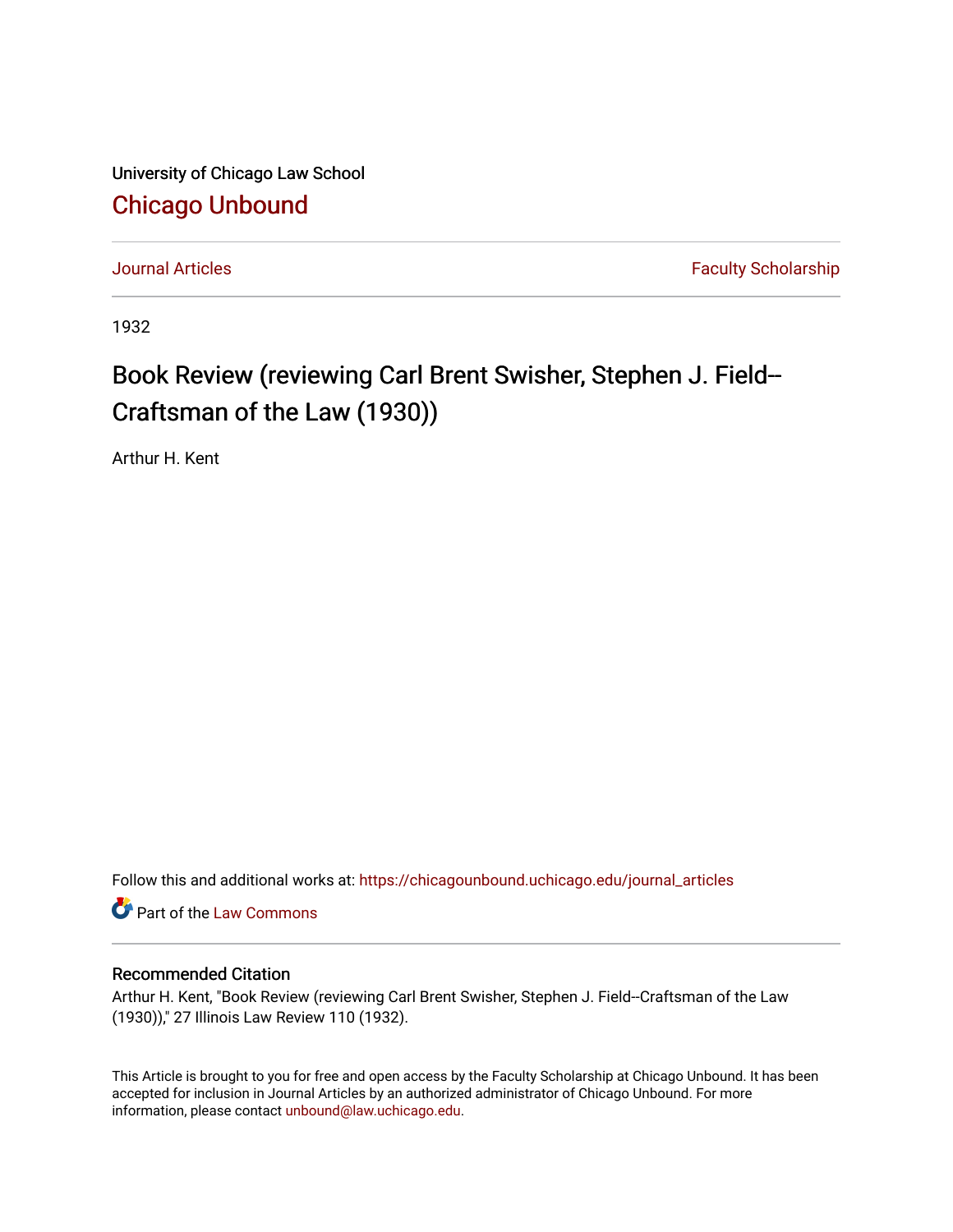process of law. The author further demands the salutary control over executive law making and application that would be furnished by judicial review under conditions that would not be too burdensome and uncertain for the subject. It is in this connection that the author contends for the development of a wholesome body of administrative law in harmony with the traditional principles of the general legal system, although he does not favor the establishment of a separate system of tribunals for this purpose. This he conceives to be essential unless "we are prepared to admit that the whole constitutional center of gravity has moved from the legislature to the executive; unless we are willing to be governed not by ourselves through our representatives but by officials who are responsible to no electorate; unless, in short, we are disposed to revise the whole theory and practice of the constitution which has so long been our boast." It must be admitted that the suggestions fit eminently into a theory that stresses the importance of government by an elected parliament, and that conceives of the judiciary as a most important device for insuring government **by** law instead of **by** men.

The author has been concerned wholly with a situation that seems to have been developing in the British government at an accelerated pace during and since the war. It would be a mistake, however, to view his discussion as having no value for ourselves. Some of the evils against which his criticisms are directed are less likely to arise among us because of the salutary restrictions on legislative, executive, and administrative action developed from our constitutional theories of the separation of powers and due process in its application to procedure. Other of the evils adverted to are as likely to exist among us as among the British. The dangers to the citizen's liberty and other interests that arise in a highly developed bureaucracy have been strikingly indicated **by** the author, and his discussion at least contains a warning to us. That constitutes, in fact, the principal value of the book for us. It should be noted that the author's style is clear and precise. There are several appendices of which the first, which strongly opposes the rendering **by** courts of what we would call advisory opinions, will be found the most interesting and important.

University of Minnesota Law School. HENRY ROTTSCHAEFER

STEPHEN J. FIELD-CRAFTSMAN OF THE LAW. By Carl Brent Swisher. Washington: Published **by** The Brookings Institution, 1930. **Pp.** viii, 473.

Lovers of good biography, whether they be lawyers or laymen, should find in this volume a valuable addition to our too scanty collection of biographies of great American judges. Students of the judicial process as it is exemplified in the work of the Supreme Court of the United States will find much in the volume which is suggestive and valuable. To that considerable class of people who accept literally the dogma that "this is a government not of laws, but of men," a perusal of this book should be an educative, if disillusioning, experience.

Stephen J. Field was beyond doubt one of the most vital and colorful personalities the accident of political appointment has brought to the bench of our highest court. The great powers of his mind, the strength of his convictions, and his stubborn and dominating will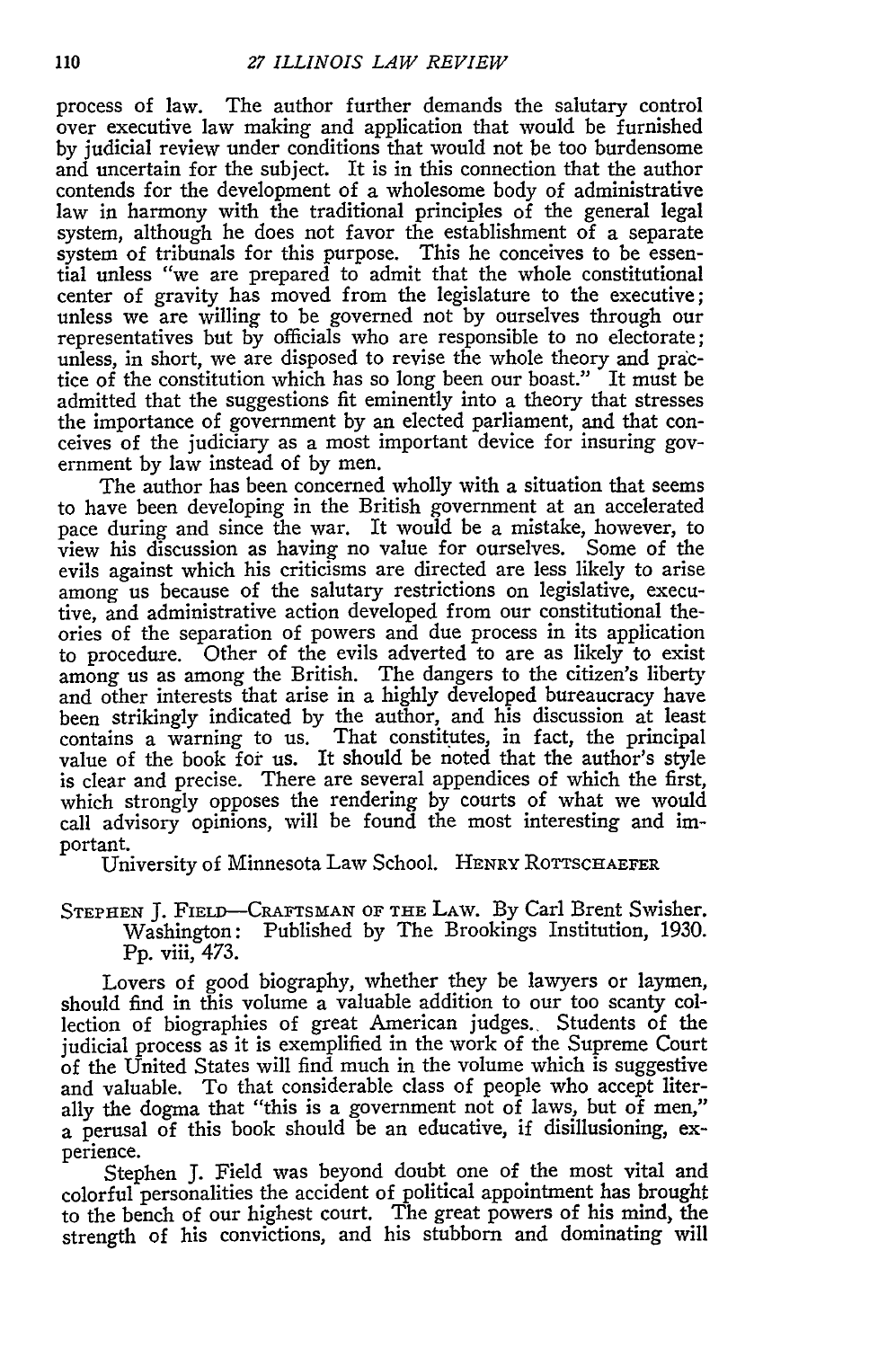would under almost any conditions have assured him a place of influence and distinction on any court. He left a much deeper impress upon the law of California than other able judges who sat for much longer periods than he upon the Supreme Court of that state. Yet it may be doubted that his great talents and his unusual personal qualities adequately explain his profound influence in molding the attitudes and doctrines of the nation's high court, an influence equalled or surpassed only by that of Chief Justice Marshall and perhaps Chief Justice Taney.

The full explanation, Mr. Swisher recognizes, must rather be found in the conditions in the midst of which Field pursued his dramatic and varied career, in the ideas motivating the society in which he lived. He typified to an extraordinary degree the strength and the weakness of his age. It was a period of deep economic and social change. The natural resources of the country were being exploited with unprecedented rapidity and ruthlessness. The nation was undergoing a transformation from an agricultural to an industrial economy. Capital was accumulating at a rapid rate, chiefly under corporate control. Financial power was becoming centralized in the hands of a small fraction of the population. Labor's consciousness of its interests as a class and the necessity for organization for the effective protection thereof was growing.

How inevitable it was that bitter conflicts of interest should emerge from this welter of economic and social forces and that efforts should have been made **by** means of legislation to resolve these conflicts and to modify the course and direction of this economic evolution. Under our constitutional system it became the duty of the court of which Field was a member to define the limits within which such legislative power might be exercised. The justices found awaiting them the Fourteenth Amendment and the Commerce Clause, the "convenient vagueness" of whose terms left them free to write their social and economic philosophies into their definitions of these limits, under the guise of interpretation of such phrases as "due process of law," "equal protection of the laws," and "interstate commerce." Combining as Field did extraordinary powers of intellect and will, knowledge of the common law, and large capacity for work with a natural rights philosophy which was in accord with the prevailing ideas of the *day,* it is not surprising that he should have played so dominating a part in shaping the contours of the law.

The doctrines of laissez faire found a fertile soil in this country during the period of Field's judicial labors. The attitude of mind of which these doctrines are at once product and cause finds a natural rights philosophy with its doctrines of vested rights and privileges a congenial one. Legislative regulation cannot be carried very far without coming into collision with rights and privileges of free user of property, clothed in the hallowed garb of vested interests, or without impairing the freedom of the individual to secure to himself by contract and conduct all the advantages he is able, by virtue of superior talents or economic position, to win over his fellow men. Laissez faire therefore appears as a logical corollary to the philosophy of natural rights in which Field so passionately believed, since only through voluntary or constitutionally enforced abstention from legislative interference with the free play of economic forces could adequate protection of these interests of property and individual liberty be assured. It was not so much that the California justice and those